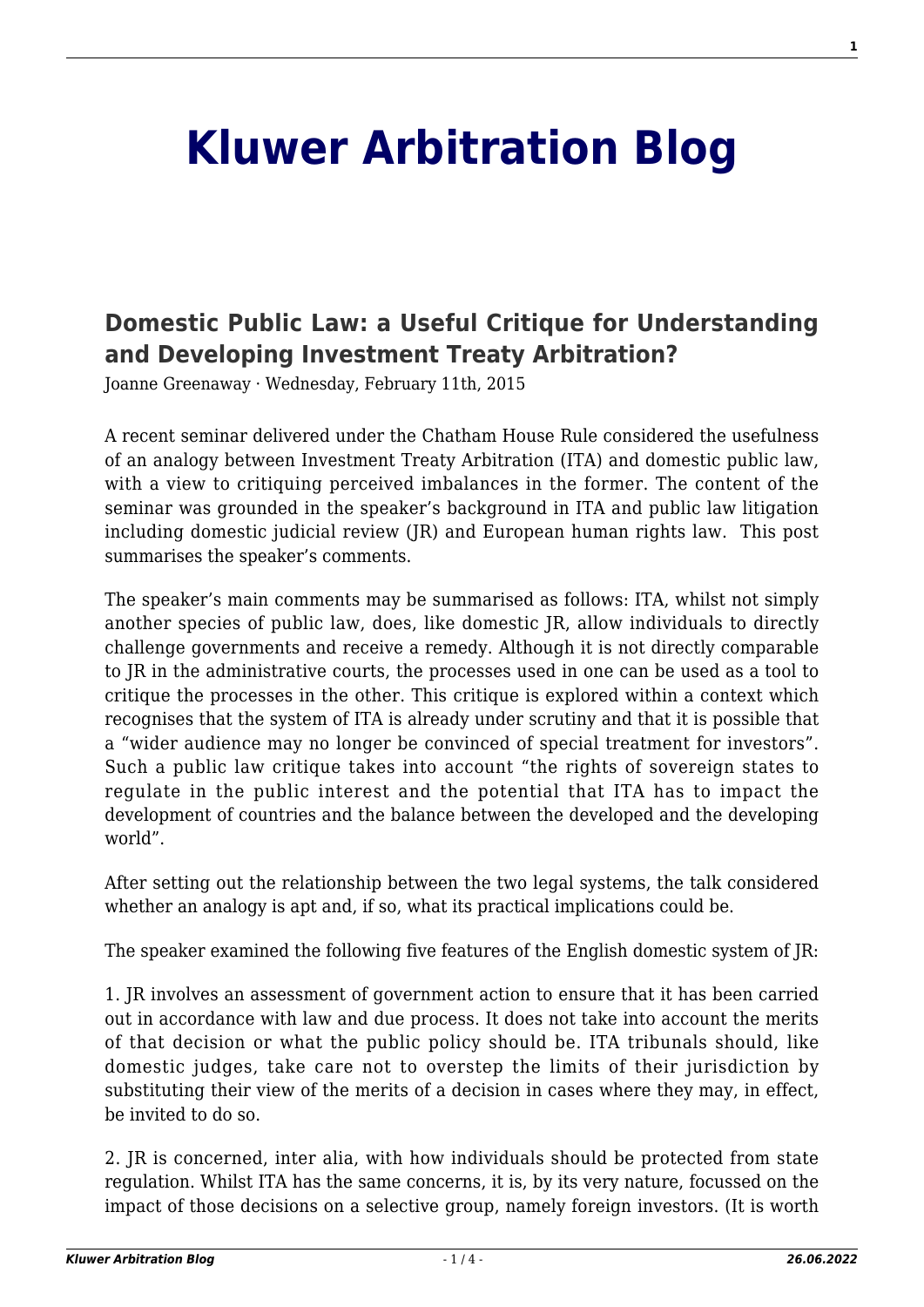recalling at this point that ITA developed to safeguard the interests of 'aliens' who were often considered to be comparatively disadvantaged.)

3. JR applies standards with clear foundations, albeit ones that have expanded over the years. Conversely, in the speaker's view, ITA has been unable as a system to establish universal standards of review. This is understandable given that the provisions of a particular, and often loosely-worded, treaty provide the jurisdiction and toolkit for a tribunal. However, the speaker argued that tribunals sometimes go beyond applicable standards, citing the Fair and Equitable Treatment Standard as one area where tribunals have expanded the remit beyond that provided by Customary International Law, often without sufficiently clear justification.

4. The appeals mechanism in domestic JR promotes consistency of jurisprudence whereas ITA lacks a formal system of precedent and an overarching appellate body.

5. While the domestic courts are presided over by independent adjudicators with security of tenure, members of an investment treaty tribunal can be selected by parties, which may lead those parties to try to select "sympathetic arbitrators".

As a backdrop to the discussion of the nature and usefulness of the public law critique, the speaker went on to look at whether ITA is just another form of commercial arbitration or rather whether it is purely a species of public international law. As contrasted with commercial arbitration, ITA looks at the exercise of public functions on behalf of the wider community; an ITA dispute is in the public sphere, even if it addresses commercial relations. ITA can also be contrasted with PIL. Whereas historically PIL allowed a state to protect its aliens (i.e. the principle of diplomatic protection), the crucial difference today is that ITA enables private parties to bypass both the home state and, in many cases, the domestic system of the host state, in order to commence its claim against the host state.

The speaker then looked at the practical implications of the public law critique and what can be learnt.

- One possibility is that domestic law standards such as judicial deference, nondiscrimination and proportionality in the English context – could inform investment treaty tribunals, thereby limiting their role to one of reviewing rather than decision making. Any such potential utility must of course be considered in light of the relevant treaty standards.
- Another suggestion is that, public law remedies (for example declaratory relief) might increasingly be considered appropriate in ITA. The speaker pointed out that the monetary remedies available to claimants in ITA can, if enforced, potentially bankrupt a country.

Ultimately, the public law critique was explored in order to consider whether it may enhance an understanding of ITA by providing a new prism through which to analyse and refine the system. Nonetheless, the reforms currently underway – including *inter alia* the negotiation of the investment protection chapters in TTIP, the TPP and CETA, as well as the UNCITRAL Transparency Rules 2013 – already go a long way to addressing such issues. The balance of rights in this area is an extremely delicate one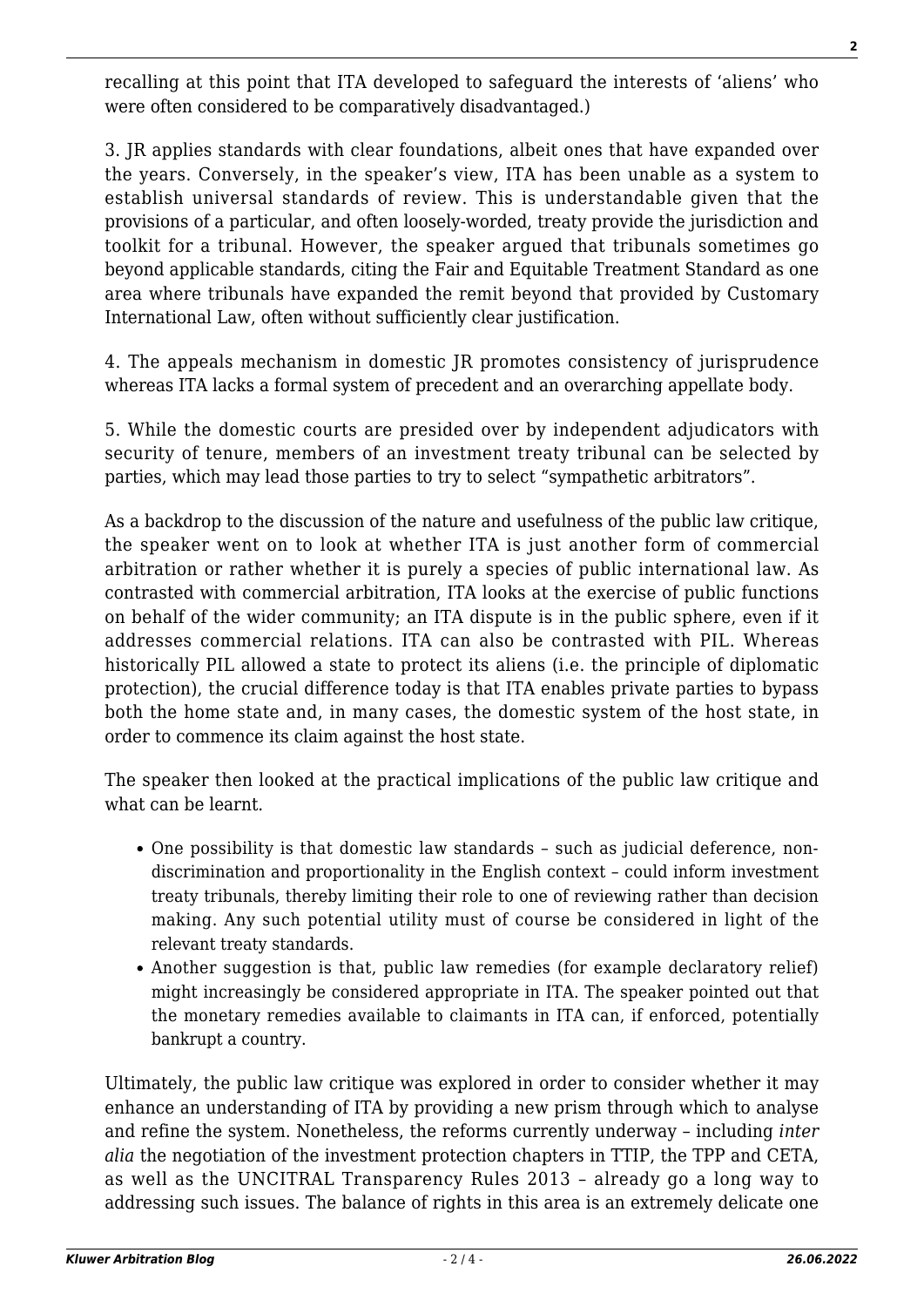and requires multi-stakeholder consultation and buy-in. Therefore, while the public law critique provides an interesting perspective, the reforms will likely need to take place incrementally within the existing frameworks.

Promotion of future investment should, of course, be kept in mind in this context as the underlying premise of ITA, of benefit for both state and investor. Any perceived appeasement of states in breach may well remove the deterrent effect for states and consequently discourage investment. The crux of the issue may be the way in which investment treaties themselves are negotiated. Exhaustion of local remedies clauses were cited as one way of increasing the role domestic law can play in relation to ITA. For the next generation of investment treaties, legal capability upon negotiation must be perceived to be balanced in order to retain legitimacy. We may well see a move towards shorter treaty terms to enable renegotiation as the global political landscape develops.

*To make sure you do not miss out on regular updates from the Kluwer Arbitration Blog, please subscribe [here](http://arbitrationblog.kluwerarbitration.com/newsletter/). To submit a proposal for a blog post, please consult our [Editorial Guidelines.](http://arbitrationblog.kluwerarbitration.com/editorial-guidelines/)*

## **Profile Navigator and Relationship Indicator**

Offers 6,200+ data-driven arbitrator, expert witness and counsel profiles and the ability to explore relationships of 13,500+ arbitration practitioners and experts for potential conflicts of interest.

## [Learn how](https://www.wolterskluwer.com/en/solutions/kluwerarbitration/practiceplus?utm_source=arbitrationblog&utm_medium=articleCTA&utm_campaign=article-banner) **[Kluwer Arbitration Practice Plus](https://www.wolterskluwer.com/en/solutions/kluwerarbitration/practiceplus?utm_source=arbitrationblog&utm_medium=articleCTA&utm_campaign=article-banner)** [can support you.](https://www.wolterskluwer.com/en/solutions/kluwerarbitration/practiceplus?utm_source=arbitrationblog&utm_medium=articleCTA&utm_campaign=article-banner)